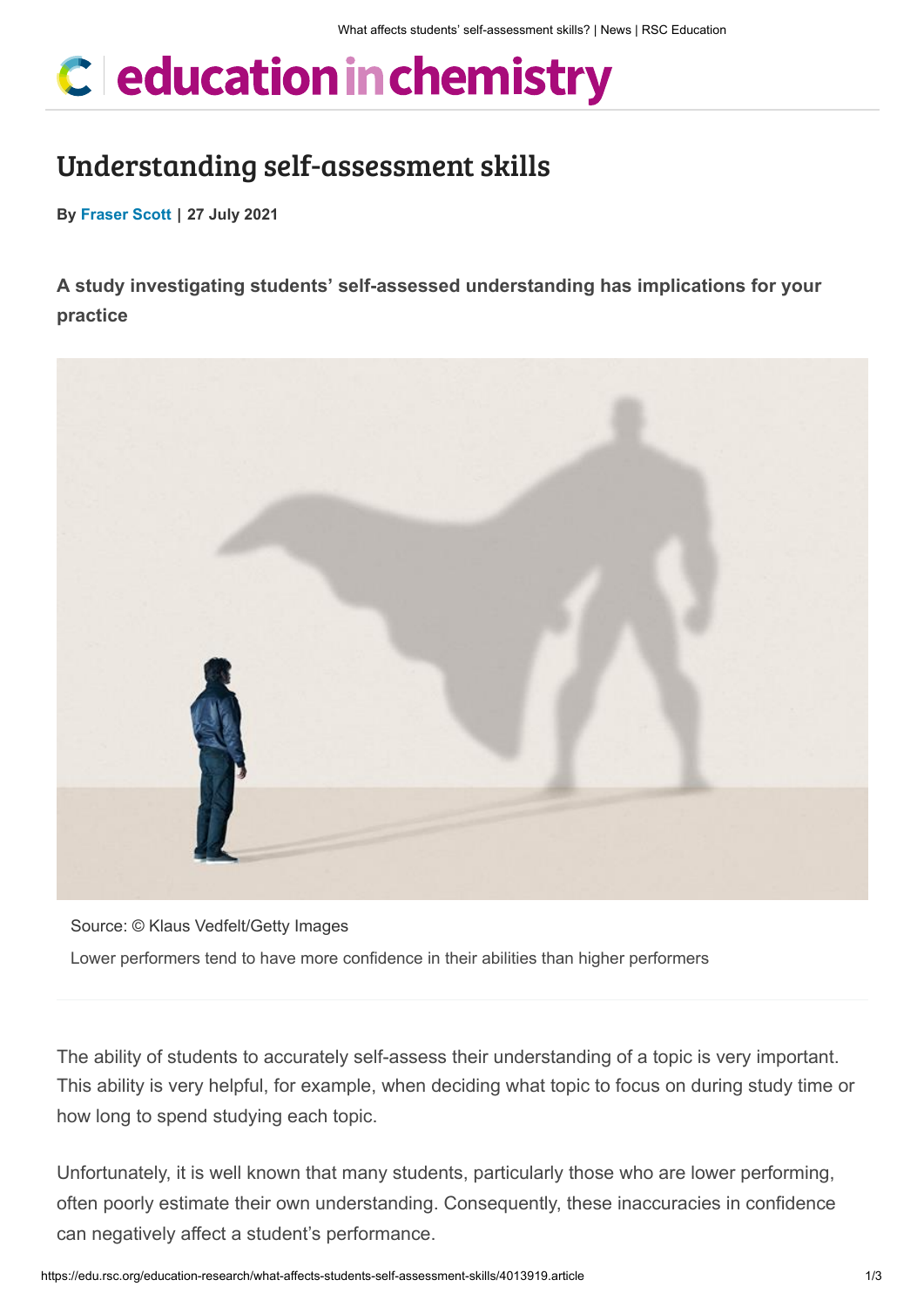The idea that lower performers tend to overestimate their ability, whereas higher performers tend to underestimate, is the premise of the often-talked-about cognitive bias theory, the Dunning– Kruger effect.

### Getting a good understanding

In a new [study,](https://pubs.rsc.org/en/content/articlelanding/2021/rp/d0rp00255k#!divAbstract) researchers in the US sought to determine the factors that most greatly affect students' self-assessments of their understanding in a chemistry classroom. The participants were 407 undergraduate students enrolled in an introductory general chemistry course.

This comprehensive study involved students self-assessing their understanding before and after a range of different classroom tasks. The results showed that the more poorly a student performed on a task, the more likely they were to lower their self-assessed understanding after that activity.

The difficulty of the task was found to have a significant effect: students were found to be more likely to lower their self-assessed understanding after a more difficult task, and raise it following an easier task. This trend continued and was independent of a student's actual performance on a task.

How students thought they compared to their peers was also found to have a significant effect. Students who reported their understanding to be lower than their peers lowered their selfassessed understanding rating. However, the actual difference in understanding, rather than the perceived difference, was not found to be significant.

Additionally, neither gender nor provision of feedback were found to have a significant effect on changes in students' self-assessed understanding.

# Teaching tips

This study investigated how various factors can affect students' self-assessed understanding as a result of participation in classroom activities. There are a number of points worth considering regarding how this study may affect your practice:

- The results strongly suggest that the decisions we make about which classroom activities to use in our teaching can differentially impact the accuracy of our students' confidence in their understanding.
- We should think carefully about the difficulty of the tasks we set and students' perceived difference in understanding relative to their classmates, although the latter is very challenging to measure.